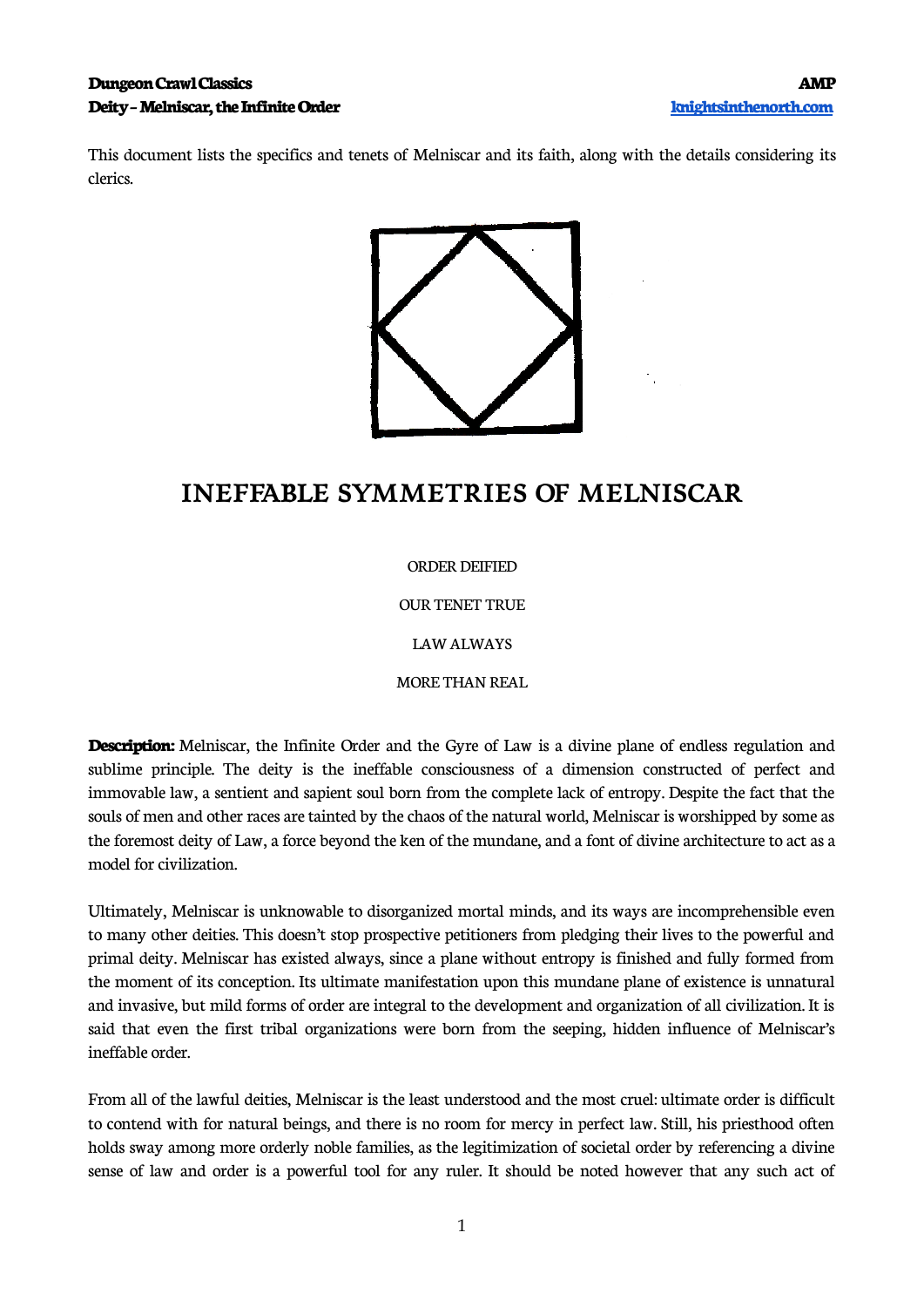reference is purely based on interpretation and conjecture on the noble's part: the holy texts of Melniscar are complex formulas and analogies concerning much higher principles of order than any man-made law could ever require or annex. Most priests of the Infinite Order simply tolerate the bustling chaos of courtly life out of a disdainful sense of pragmaticism rather than any appreciable intention or reverence towards their lords: due to the strange and incomprehensible nature of their deity the clerics of Melniscar often struggle to remain relevant to the common man in their struggle for survival in a world ruled by entropic principles.

When represented in physical form Melniscar is usually depicted as a symmetrical golden cube: a simplified representation of a perfect form, a necessary metaphor for unruly mortal minds. Melniscar's rare temples are simple structures on the outside and often take the form of symmetrical, featureless cubes. However, on the inside the buildings are honeycombed by perfectly constructed fractal passages simulating the deity's internal structure in In the grand struggle in imperfect facsimile.

In the grand struggle of Law and Chaos Melniscar is rarely active or relevant, but its interventions are always marked by fearful, unstoppable force. Even other lawful deities find Melniscar's uncompromising and alien logic threatening, and rarely align themselves with the Gyre of Law.

### **Aligned deities:**

None.

## **Opposing deities:**

Azi Dahaka, the Demon Prince of Storms and Waste Cadixtat, Chaos Titan Daenthar, the Mountain Lord Ildavir, Goddess of Nature Pelagia, Goddess of the Sea

 $\overline{a}$ 

 $\overline{a}$ 

**Services of the Church:** Melniscar's order is capable of offering any service or wonder should the request be deemed to be in the service of Law. But the ineffable logic of a deity of perfect order is often unpredictable to mortals and the results of petitioning Melniscar rarely satisfy base desires or mundane sensibilities.

# **Cleric description**

**Symbol:** Melniscar's symbol is the Approximation of Perfect Form. Its worshipers and clerics often wear the shape as an amulet or tattoo it upon their body.

### **Weapon proficiencies:** As lawful clerics.

**Special:** Melniscar grants the following boons to its faithful.

- Melniscar's followers can instinctually sense powerful foci of chaos, such as chaotic demons, monsters and magics. This ability acts as a sixth sense for hidden things, but allows for pinpoint accuracy within visual range. No details are revealed through this ability, simply a powerful sense of wrongness, lingering much like a bad smell.
- Melniscar's ineffable mind often interprets the needs of his faithful differently from the concepts used to beseech its aid. Any divine intervention rolls made by clerics of Melniscar have a 50% chance to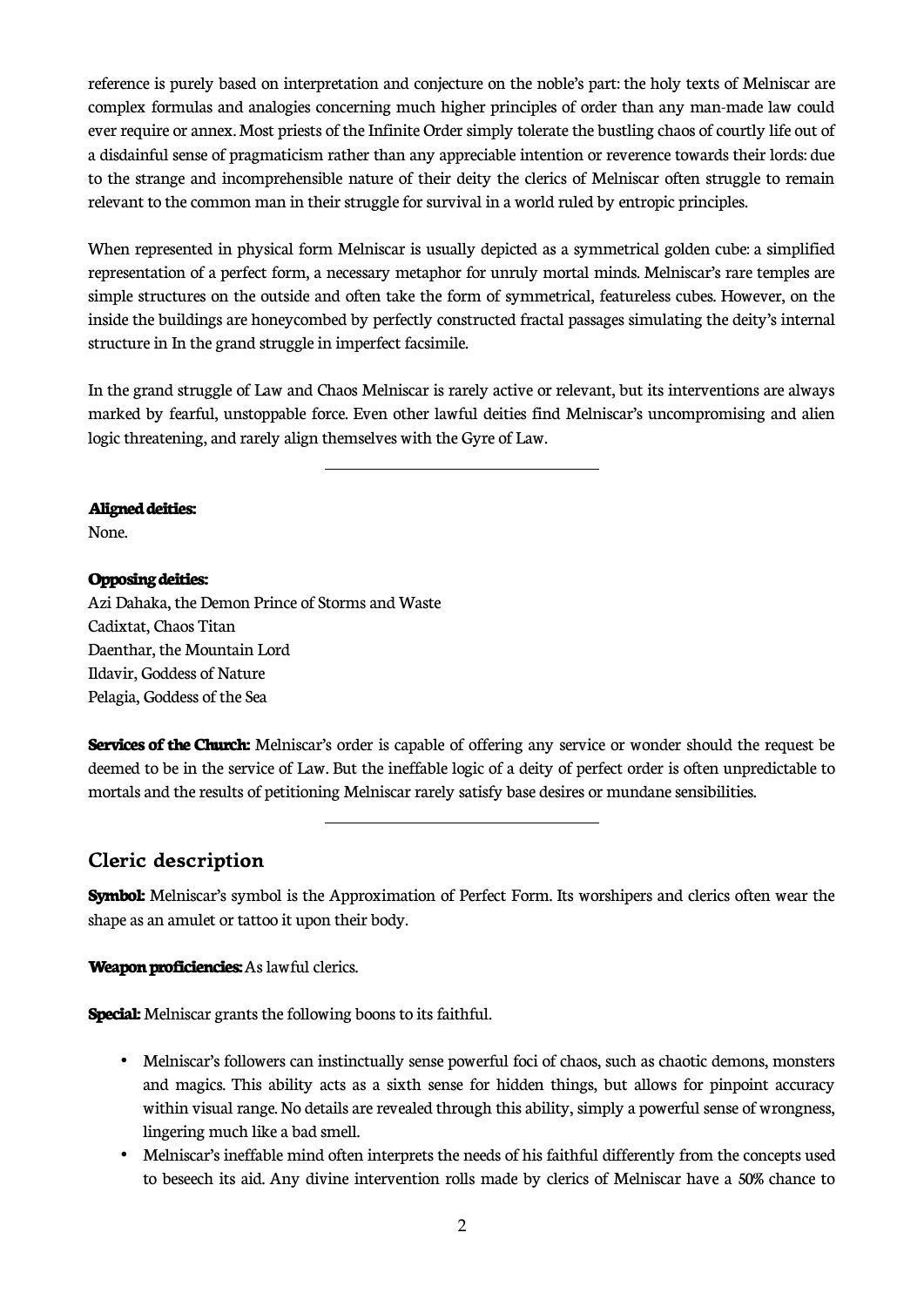manifest according to the laws of ultimate order instead of the original petition (in other words, the effect is up to Judge's discretion).

- Since disorder is anathema to the Infinite Order, Melniscar's clerics double their caster level for purposes of turning chaotic targets.
- Lay on hands actions performed by a cleric of Melniscar can effect profound change upon those receiving healing, but the Gyre of Law is not understanding of clerics who fail to actualize this change upon their charges. For every lay on hands action resulting in two or more dice of healing the target must revert their alignment towards lawful or the cleric loses 6 points of EXP (this may reduce their level, making previously available abilities inaccessible).

**Turn unholy:** As lawful and neutral clerics, with the addition of the faithful of opposing deities.

**Disapproval Table:** Clerics of Melniscar use the following disapproval table.

| TABLE A: Melniscar's Disapproval |                                                                                                                                                                                                                                                                                                                                                                                                                               |  |
|----------------------------------|-------------------------------------------------------------------------------------------------------------------------------------------------------------------------------------------------------------------------------------------------------------------------------------------------------------------------------------------------------------------------------------------------------------------------------|--|
| Roll                             | Disapproval                                                                                                                                                                                                                                                                                                                                                                                                                   |  |
| 0 or less                        | The cleric must atone for their sins. They can do nothing but recite the Formulas of Law for the<br>next 6 minutes, starting immediately. Casting spells is impossible for the duration, and all other<br>activities suffer a penalty of -2 to the roll.                                                                                                                                                                      |  |
| 1                                | The cleric must make good their disorderly behaviour. They can do nothing but recite the<br>Formulas of Law, and beg for guidance for the next 6 minutes, starting immediately. Casting<br>spells is impossible for the duration, and all other activities suffer a penalty of -1d.                                                                                                                                           |  |
| $\boldsymbol{2}$                 | The cleric must pray for a vision of order and law as soon as they're able. They must spend a full<br>hour in prayer and meditation starting as soon as they are out of immediate danger. Failure to<br>begin the meditation within 36 minutes incurs a -1d penalty to all rolls until prayer is complete.                                                                                                                    |  |
| $\mathfrak{z}$                   | The cleric must advance the Infinite Order with a new follower. They incur a -1d penalty to spell<br>checks until they convert a new follower to their faith.                                                                                                                                                                                                                                                                 |  |
| $\overline{4}$                   | The cleric is at odds with the Gyre of Law: a -1d to spell checks for a day, and they have trouble<br>understanding logic and consequence for the duration of the effect.                                                                                                                                                                                                                                                     |  |
| 5                                | The cleric undergoes the test of humility and rightful order. For the remainder of the day they<br>must treat all lawful characters and creatures as their superiors. Failure to do so results in loss of<br>all spellcasting ability including healing for the remainder of the day.                                                                                                                                         |  |
| 6                                | The cleric incurs an immediate -1d to all spell checks until they comprehend their place in the<br>ultimate order. Understanding is only gained through rigorous meditation: for every hour spent<br>in meditation the cleric may roll a DC 18 Will save to free themselves of this penalty.                                                                                                                                  |  |
| $\overline{\mathcal{C}}$         | The cleric must endure the test of symmetry. All of their attributes apart for Luck are set to 6<br>(attributes naturally below 6 are increased, this may temporarily increase a stat above its natural<br>maximum figure). The stats heal/revert at the normal rate, but cannot be changed in other<br>means. Additionally, they are they are frustrated with the unordered nature of their mortal coil<br>for the duration. |  |